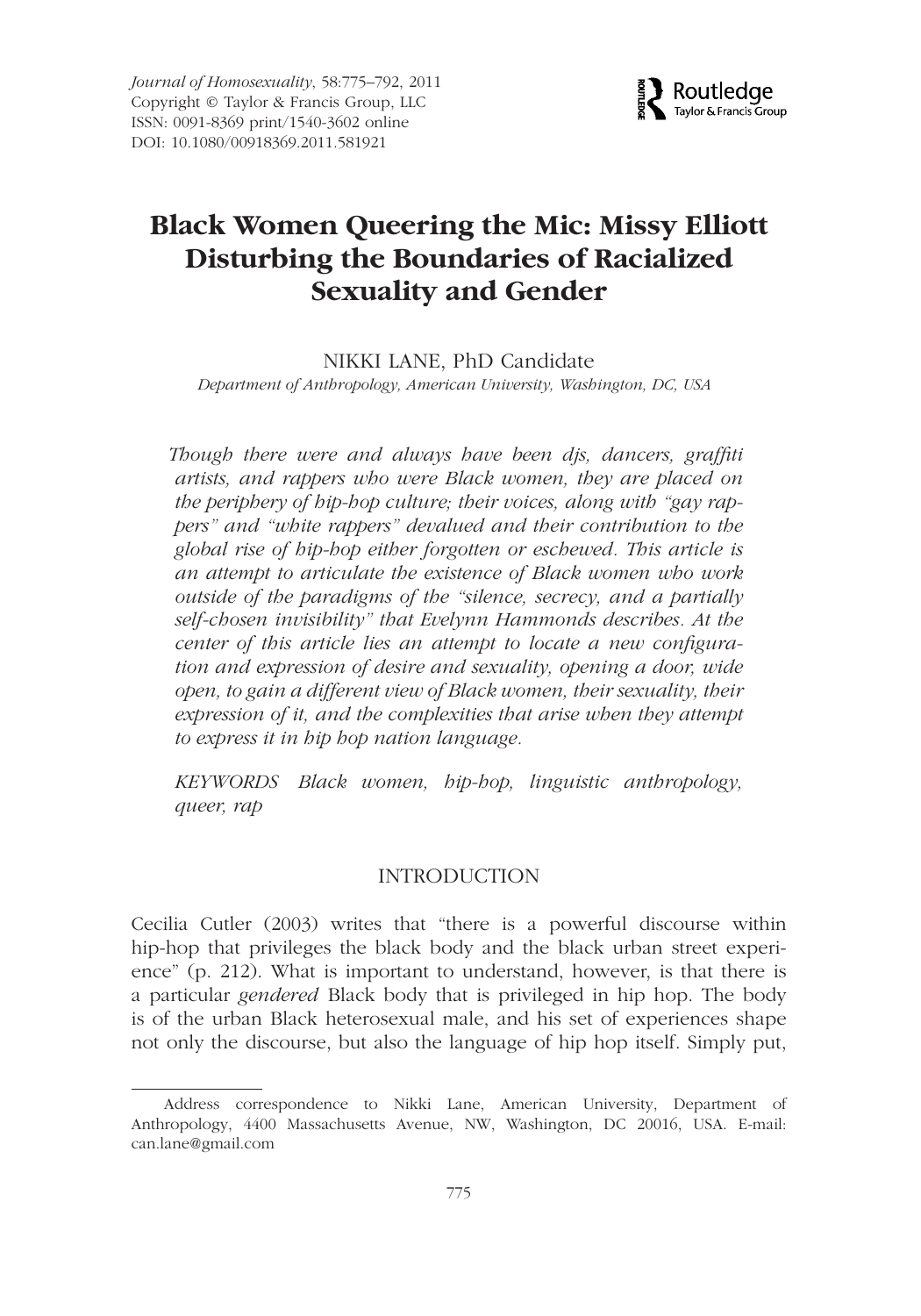in the hands of the Black heterosexual male, the mic is particularly potent. In hip-hop culture, the microphone represents duty—to speak, to act—on behalf of one's self and community. It also represents power for the one who holds it, because it is their voice that is heard at the party, in the car, on the block, and on the radio far beyond the city limits.

The majority of hip-hop creation stories, or mythologies about the founding of hip-hop music and culture, name men as the original and primary producers, or suppliers, of hip hop to both "the street" and the world. Although there were and always have been djs, dancers, graffiti artists, and rappers who were Black and women, they are placed on the periphery of hip-hop culture; their voices, along with "gay rappers" and "White rappers," devalued and their contribution to the global rise of hip hop either forgotten or eschewed.

In a conversation with Angela Y. Davis, rapper Ice Cube is challenged about the widely held belief that "the Black man's" experience should be the primary concern in the struggle for racial equality in America; he responds, "if we look at each other Black men and Black women on an equal level there is going to be a divide" (Chang & Herc, 2006). As Gaunt (2006) writes, "the language of hip-hop is highly gendered, and structures male and female participation through heterosexual metaphors of power" (p. 114). This along with the privileging of Black male experience greatly shape the discursive landscape of what Alim (2006) calls Hip-Hop Nation Language (HHNL). The gendering that takes place within HHNL happens within very specific tropes of race. As P. Collins (2004) points out, "Western social thought associates Blackness with an imagined uncivilized wild sexuality and uses this association as one lynchpin of racial difference" (p. 27). This racial "difference" is then used as means of justifying the racial and sexual oppression. When Black men internalize this inherent "difference," the result is a specific form of sexual and gendered oppression.

The terms "bitch" and "ho" are used nominally for Black women who act within and outside of the ever shifting boundaries of acceptable behavior within hip-hop culture. I suggest 2Pac's "Wonder Why they Call You Bitch" (1996), Jay-Z "Big Pimpin"' (2000), Lil' Wayne's "Hoes" (2004), and Rick Ro\$\$ "Money Make Me Come" (2008) are examples of the ways in "bitch" and "ho" are used interchangeably to refer to Black women who act "out of line" and those who act "in line." These songs by male artists make it clear that transgressive linguistic work has to be done in order for Black females who utilize HHNL to assert a subjectivity that is independent of men's pleasure and that articulates their control of their sexual pleasure. Further, Black women have to work outside the boundaries of propriety in order to exist outside of the racist-sexist narratives that define Black womanhood. According to Hammonds (1994), three themes emerge generally from the stories told of Black female sexuality: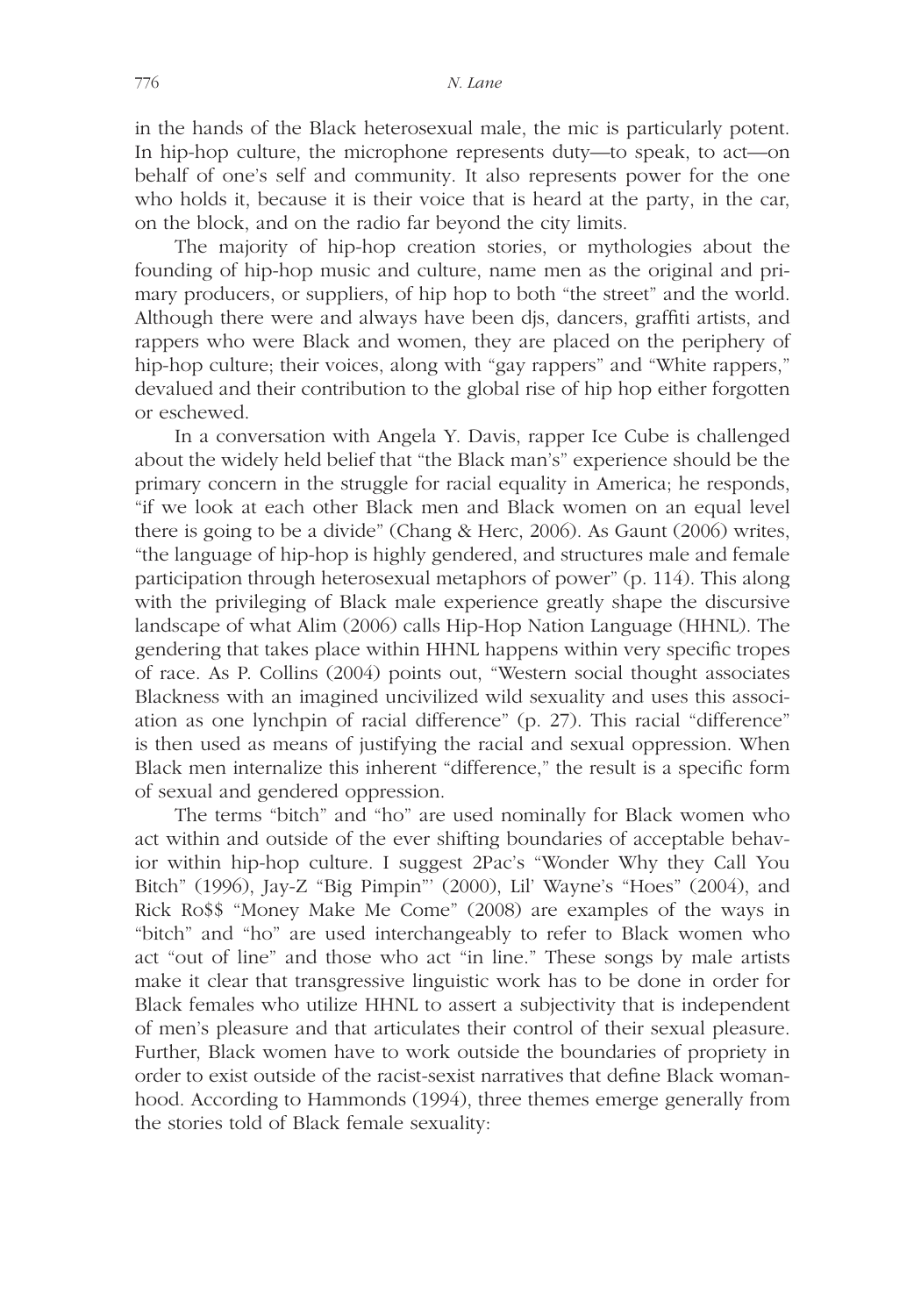First, the construction of the Black female as the embodiment of sex and the attendant invisibility of Black women as the unvoiced, unseen everything that is not white; second, the resistance women both to negative stereotypes of their sexuality and the material effects of those stereotypes on their lives; and finally, the evolution of a "culture of dissemblance" and a "politics of silence" by Black women on the issue of their sexuality. (p. 132)

This article is an attempt to articulate the existence of Black women who work outside of the paradigms of "silence, secrecy, and a partially self chosen invisibility" (Hammonds, 1994) to combat oppression. It is important, as P. Collins (2008) warns, that we do not consider Black women's collusion in this system as anywhere near complete and that by examining possible configurations of sexual desire, that a door might be open to gain a different view of Black women, their sexuality, their expression of it, and the complexities that arise when they attempt to express it in HHNL.

Although his analysis does not address issues of gender and power in the use or construction of HHNL, Alim (2006) does articulate how HHNL has been formed through borrowing from, the twisting, and the stretching of the "limits of 'standard' American English" (p. 77). Although he purposefully utilizes the work of a few female rappers in his analysis, he does not address the particularities of women's experience within hip-hop culture that might structure their particular relationship to the language. In fact, the majority of the rappers whom he quotes to talk about the way they use HHNL are men and those men are articulating the experiences as men. The Black heterosexual male experience in a racist American society has been the basis of the redefinitions of standard American English into a form of HHNL and, although Black women have been there from the beginning, our voices and contributions have gone unnoticed by most. This is the process by which HHNL has become and remained hetero-masculinized at the detriment of Black women who attempt to use it. As Crenshaw (2008) suggests of the gender and sexual paradigm of hip hop, "Black women are expected to be the vehicles for notions of 'liberation' that function to preserve their own subordination" (p. 127). This linguistic environment of hip hop offers little possibility of a Black female subject, but that doesn't mean that Black women have remained silent. In fact, many have grabbed the mic by force, and find it essential to make a space for themselves and others in hip-hop culture.

## "LADIES FIRST": BLACK WOMEN GRABBING THE MIC

With the mainstreaming of hip hop and a burgeoning of scholarship surrounding it, scarce knowledge exists concerning women who rap and how they use this method of expression for pleasure, exploration, and agency.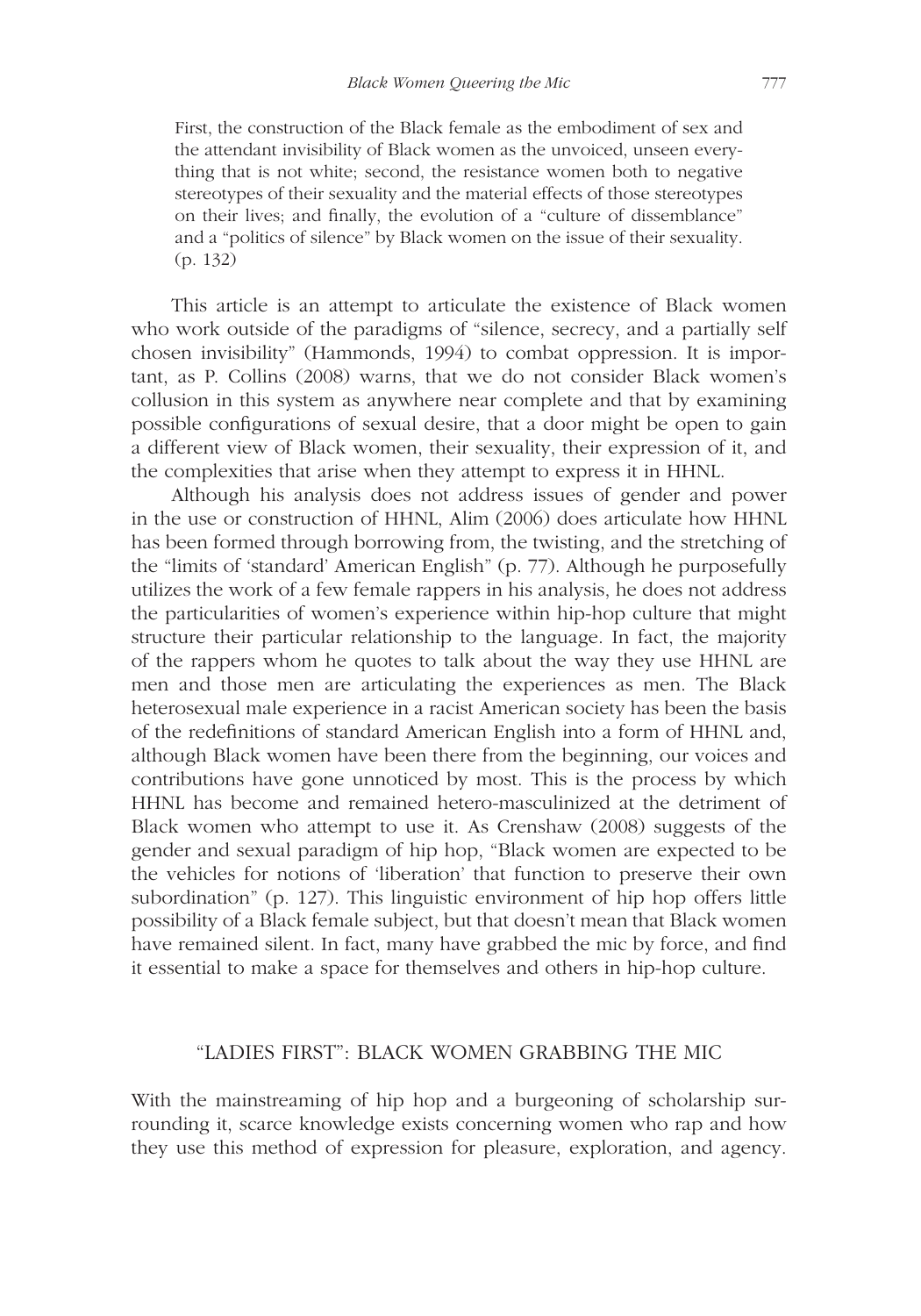Many scholars write off many of the stylistic choices Black women have made in hip hop including TLC, Queen Latifah, Da Brat, and MC Lyte's choices to wear more loose fitting clothes and men's sportswear, or Lil' Kim's sexually explicit rap lyrics as various ways in which they were simply trying to be "one of the boys" (see Chang & Herc, 2006; Morgan, 2000). Rarely are these choices read as "out of place," weird, or out of the norm of what women, let alone Black women, are supposed to do. Black women rappers who act outside of the scripts of proper femininity, saying and doing what women are not supposed to do and in a public space are rarely subject to an examination of the textual moments that these produce as evidence of the places in which the *queer* in hip hop manifests itself. I borrow my understanding of queer from John Erni. For Erni (1998), the "'queer' refers to non-normative, curious, and imaginatively ambiguous, objects and relations" where "queer sexuality can be defined as a practice of discursive excess that twists normal notions of gender and sexuality" p. 160).

Building on the work of Sellen (2005), this article begins with the concept that Missy Elliott has been involved in the disruption of and reconstruction of female identity inside and outside of hip hop. I argue that female rapper, Missy Elliott, constructs a particular queered HHNL language and style that allows her to work outside accepted gendered structures defined by contemporary hip-hop culture. She questions the very ground that contemporary hip-hop culture stands on by questioning gendered norms and by taking up a position of power. Missy causes instability in the systems that seek to confine her to the margins of hip-hop culture because she is a "female rapper." As Gaunt (2006) says,

if we question why it is normal that women "suck dick," or have to be subjected to a loss of power or a diminished position in hip hop, the entire system of masculinity and male domination comes into question, and the conscious—or at least complicit—exclusion of "lesser" sex becomes apparent. (p. 117)

I suggest that Missy consistently questions and, thus, threatens the heteronormative, patriarchal systems that maintains men's dominance in the rap industry and, as many other female rappers must do, she addresses concerns about her femininity through particular stylistic and linguistic choices. By existing on the margins and having to participate constantly in the reorganization and reconfiguration of a public identity, I believe Missy can be seen at the forefront of a progressive hip hop and Black sexual political movement. She makes bold statements about racialized gender and sexuality that fall outside the notions of propriety in both dominant culture and in hip-hop culture. Whether it's calling oneself a "queen" like Queen Latifah, or "the baddest bitch" like Trina, or "the boss bitch" like Lola Monroe, or "the illist pit bull in a skirt" like Eve, they all serve as linguistic gestures of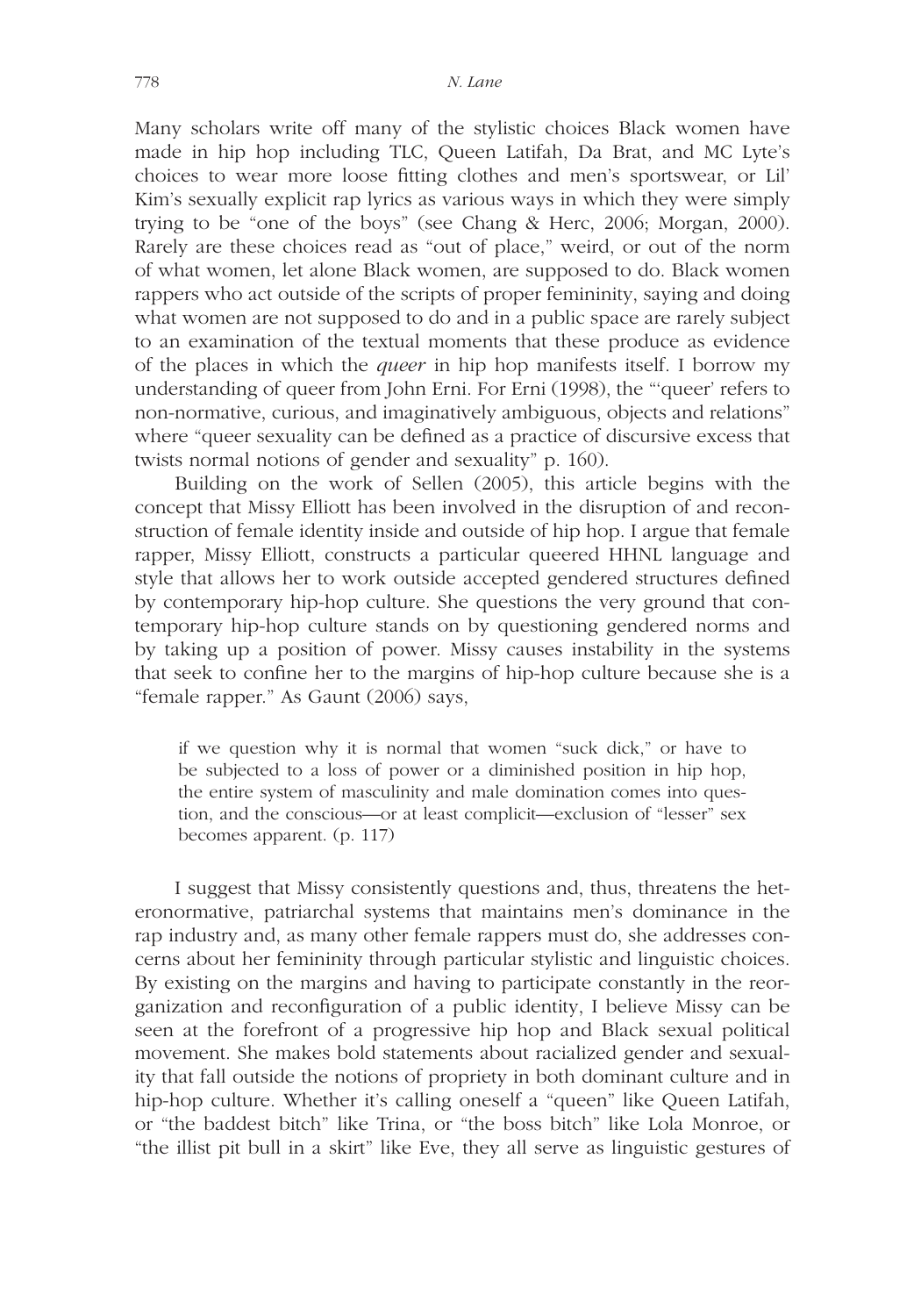grabbing the mic. Not only do they grab the mic, but they also seek to get paid for reproducing themselves and these identities. This is the mark of the late modern society and "text-making *...* provides occasions for negotiating and contesting late modern gendered subjectivities" (Leap, 2003, p. 403). Missy and other female rappers not only seek to escape the narrow confines of urban and suburban poverty that many of them come from, but they also seek to express pleasure, they seek to advocate for exploration, and they do so with claims of agency.

What can be learned from the textual moments that Missy Elliott constructs and how might it point to a queering of HHNL? What else can this bending of language and style tell us about Black sexual politics in the late modern era? To answer these questions, I take a close look at Missy's stylistic and linguistic choices in the video and lyrics of "Gossip Folks" from her 2002 album *Under Construction*. I highlight examples from other artists to show how Black female subjectivity has been created through alternate versions of HHNL use and I summarize with a discussion about the ways in which *distractions* often obscure Black feminist-inspired messages that Black female artists promote in their lyrics. Their purposeful use of alternative HHNL to make statements about self and body as well as Black female subjectivity and womanhood more broadly are statements that few women could ever do publically.

I examine various sets of lyrics reading each line for the distinct linguistic features that are of interest to this project, namely those lines which hold an evaluative function and which point to the project of identity making. I then read each line in the full context of the song and then in the context of Black sexual politics. Thus, I read from the inside of the lyrics outward, doing the same with the features of the music video. This allows for a reading that is based in the data, and also allows for an understanding of what this data means in a larger context.

# MISSY ELLIOTT'S CONSTRUCTION OF QUEERED HIP-HOP LANGUAGE

In 2002, Missy Elliott and Adidas formed a partnership, which made Missy the face of an Adidas women's lifestyle line of clothing, shoes, and accessories that were tailored to her taste under the moniker "Respect M.E." emblematized by a crown. These are two important facts to retain as I begin this section with a reading of Missy's lyrics and music video for her song "Gossip Folks," the first single released from her album *Under Construction* (2002). I do so in order to discuss how Missy visually and linguistically constructs her identity and membership to an "authentic" hip-hop nation.

I listened to "Gossip Folks" song and watched the video multiple times, transcribing the lyrics. Each number represents what are referred to in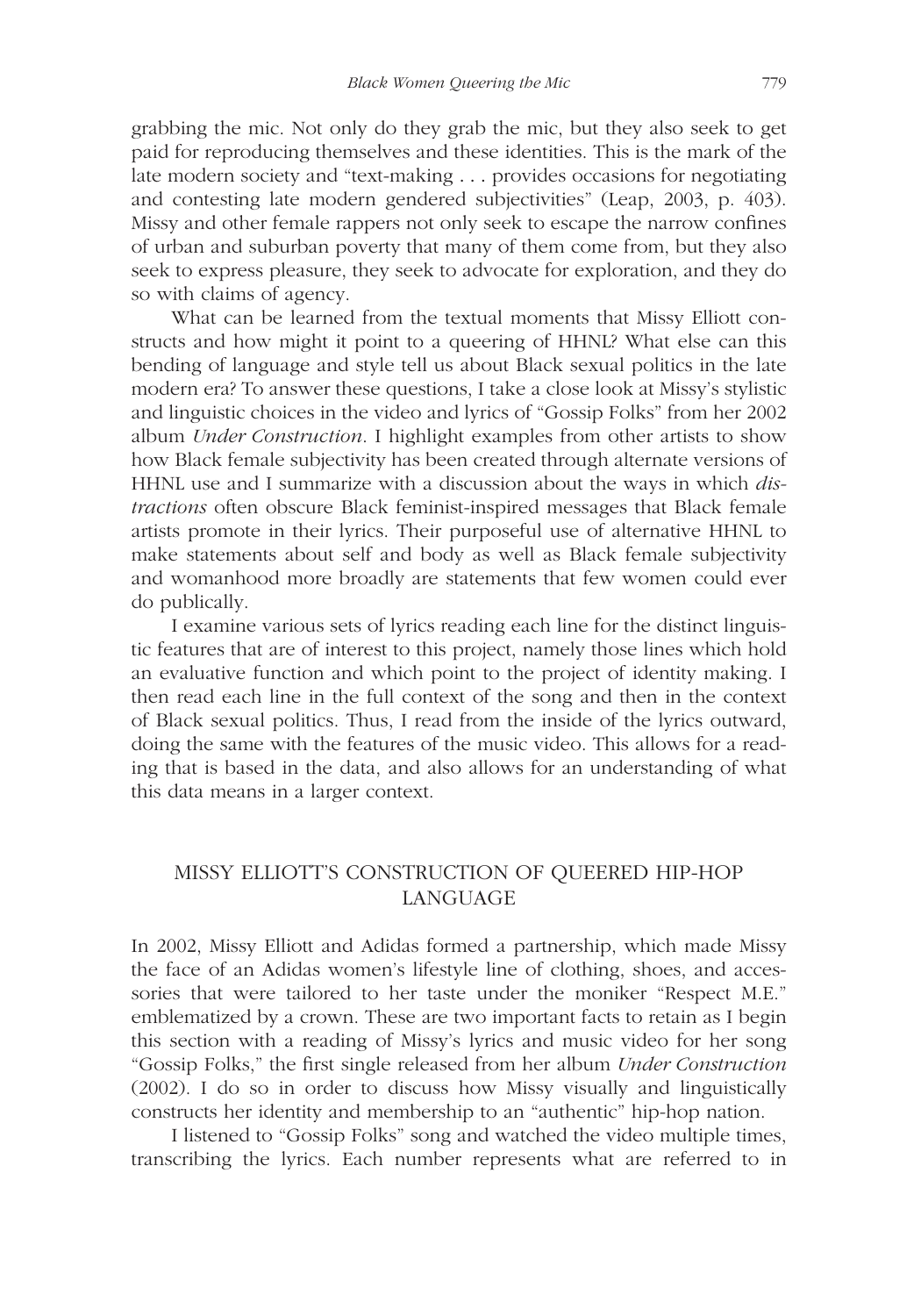hip-hop nation language as half of a "bar." A bar is a full eight count, and each may consist of multiple lines that are segmented based on where there were natural breaks. I will describe in as great of detail as possible, each scene from the music video that accompanies this analysis.

The music video for "Gossip Folks" is set in a high school where Missy and the dancers in the video play the role of the students. All of the students, male and female, are wearing a variation of the same burgundy Adidas tracksuit and Adidas sneakers—their uniforms. The video prominently features two elementary school aged girls, one Asian and one White. Both wear the same outfits as everyone else, except they are over sized. The women and girls wear ties with various forms of their Adidas tracksuits. Some wear Kangol fedora hats along with Missy, who also sports in this opening scene a pair of large hoop earrings with her signature "M" in the middle of it and a big gold chain around her neck. After arriving to school, Missy walks through a gauntlet of "haters," or people talking ill about her. The song begins here with Missy providing a sort of prelude in the form of talk. Missy does not rhyme in this portion of the song, yet the voices are distinctly melodic and rhythmic to keep time with the flow of the music. She frames for the listener how they should be hearing her textual production to follow. As Missy walks through the gauntlet, the haters (their voices marked by indentations in the text) say within earshot, but always to her Missy's back (see Example 1).

## Example 1

- 1.1 Music begins
- 1.2 Yo yo, move out the way We got Missy Elliott coming through.
- 1.3 Girl,

that is Missy Elliott. Mmm hmm

She lost a lot of weight.

- 1.4 Girl, I heard she eats one cracker a day. What?
- 1.5 Girl, well I heard the bitch was married to Tim
- 1.6 And started fucking with Trina.
- 1.7 Well, I heard
	- the bitch got hit by three zebras and a monkey.
- 1.8 I can't stand the bitch no way.

Looking coy and affected by the stares and words she receives from this group of haters, Missy walks in between them and as she begins to rhyme they become a part of her background dancing crew. When we listen to the song, without the visual aid, it is clear that it is Missy who lends her voice for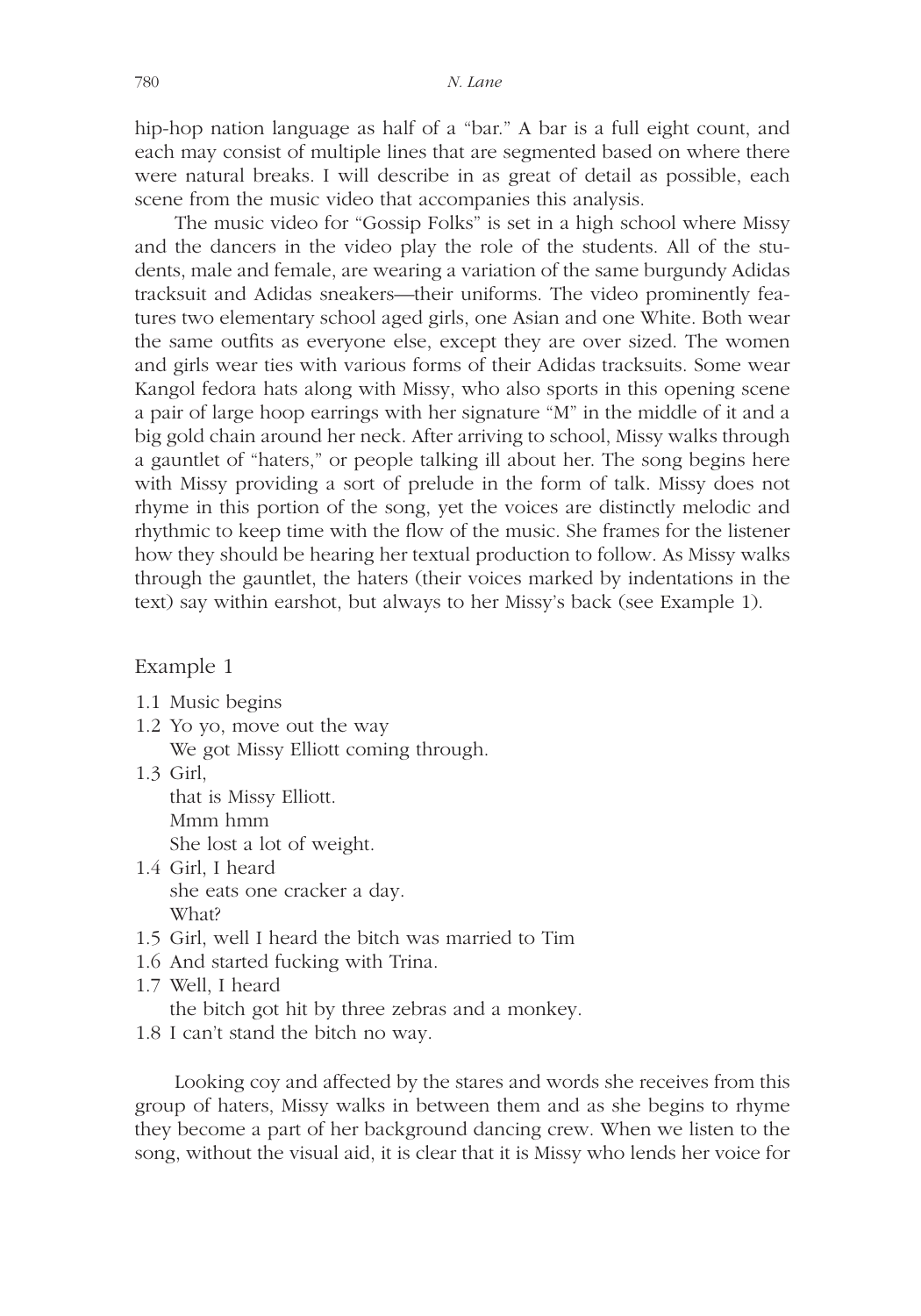all three of the haters; her vocals are distorted using a basic music production method that creates the illusion of various voices. Without having to view the video, one can draw upon the linguistic features of African American English (AAE), particularly deictic markers specific to AAE, to conclude the speakers are depicted as being Black and female.

Benwell and Stokoe (2006) explain, "deixis refers to markers of reference *...* that signal the spatial, temporal, or identity location of a speaker *...* deixis generally occurs in contexts where there is a shared understanding or experience of events" (p. 255). In this particular portion of analysis, I will pay close attention to deictic markers and the evaluative function of those markers.

Evaluation for Thompson and Hunston (2000) has three main functions. First, it expresses the speaker's opinion. It also maintains the relationship between speaker and listener, and lastly, it organizes discourse. In the following example, we will see that there are two levels of evaluation taking place. First, we will consider the fictional, satirized talking between the haters. Next, we understand that it is Missy making evaluative statements of the haters by writing and lending her voice in the construction of this fictionalized account.

The first word that Hater 1 says is "girl." When used at the beginning of a speech act between Black women "girl" has a few functions. In this case it functions to hail a confidant into a discourse. For example, in 1.3 we can *hear* "girl" in its pragmatic function as a gesture to listen and look as Hater 1 says "girl" in an exaggerated manner beckoning Hater 2 to listen and witness what she does, "that is Missy Elliott." The haters begin with a statement of fact in 1.3. Between the release of her first album and the release of her fourth album (which was a five year period), Missy lost significant weight. The moment where it disintegrates into hate is when they posit she did it by starving herself in 1.4. It is important to notice that in this imagined conversation between Elliott's haters, she imagines their first act of "hate" to come as a comment about her body.

The fictionalizing of an encounter with people, hostile based on held beliefs about how Black women's bodies are supposed to be, is not an uncommon theme among Black women writers. In fact we see this same fascination with a Black woman's body in Toni Morrison'*s A Mercy* (2009) when the protagonist Florence meets a White family on her way to visit Smithy, the man she loves. They forced her to be the subject of examination—her dark body standing before them—naked, afraid, and humiliated. Sarah Baartman, known as the Venus Hottentot, was similarly subjected to the humiliation that comes with being a spectacle for "hateful" eyes as she was a common attraction at fairs and shows around Western Europe and subject to the scrutiny of those who did not imagine Africans as human (P. H. Collins, 2006; Gilliam, 2001). I draw the parallel between the racist problematic of Black women's bodies in White imaginations and Missy's haters because it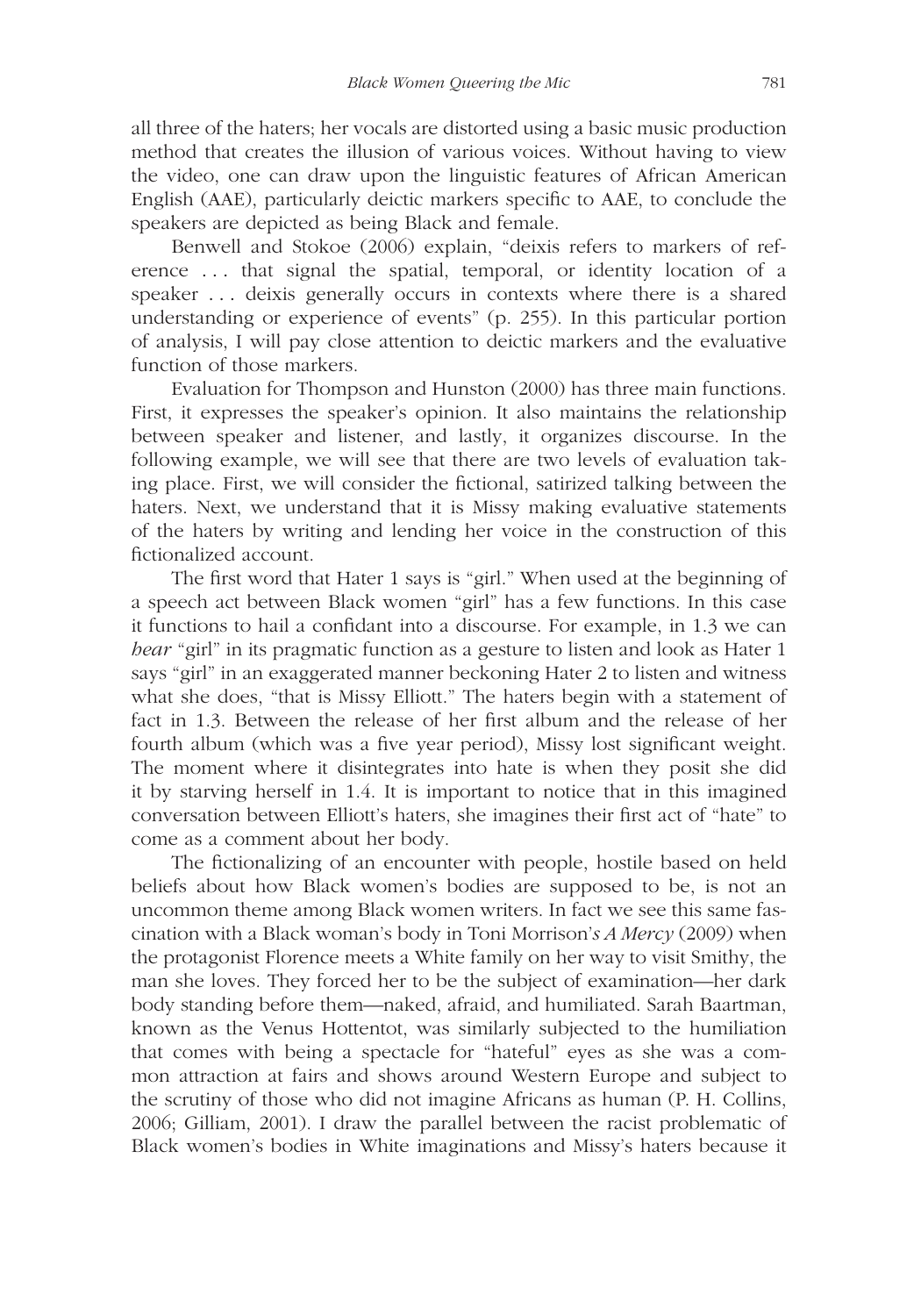highlights the internalization of racist beliefs about self, which are at the heart of what Missy is dissecting in this satirical sketch of her haters.

There are a number of ways that Black male rappers use the Black female body as a theme, but its most recognizable configuration in commercial hip hop, is not in this complicated framework that Missy has set up. Most often we see Black female bodies serving as a means for Black male rappers to construct a masculinity that is based on the possession of multiple women. However, Missy's use of the Black female body serves a deeply evaluative function in a number of ways.

In the next two cases, in which an exaggerated "girl" is used, Missy's use of the exaggerated "girl" also functions to show familiarity between the speakers clueing the listener into a set of shared beliefs between those speaking. The discourse markers "mmm hmm" and "what?" are distinctive to AAE speech patterns as well and depending on intonation can either provide positive or negative feedback in the production of a dialogic moment of textmaking (Schiffrin, 1987). In these examples, both are given positively. We know this because although "what" is asked with sense of surprise it is not disbelief as Hater 2 has even more to add—"I heard, the bitch got married to Tim, and started fuckin' with Trina." Here, Hater 2 makes reference to hip-hop personalities and their assumed intimate relationships with Missy: female rapper, Trina, and Tim, a shortened version of hip-hop producer and rapper, Timberland. Last, Hater 3 "heard" that Missy "got hit by three zebras and a monkey," which is nonsensical, but purposefully so. The listener now understands that "haters" in a more broad sense believe all what is being said about Missy, although it makes no sense and, ultimately, their evaluations of her come down to, "I can't stand the bitch no way." In other words, it doesn't matter what Missy does or does not do; they still won't like her.

In the music video, three different Black women play these haters. Their comments provide clues to what Elliott believes is reflective of the value system of the community that she fictionalizes, in this case, the Black female haters. Comments such as the one's in Example 1 are in some ways thought of as typical of groups of women in competition with one another, especially for social capital. Black women are often at the bottom of the social hierarchy with little means of climbing the ladder. Viewed more generally, the song and video show the Black woman's body being constructed as a site of spectacle and tension, even within the Black, hip-hop community. It very clearly functions as a critique of how some Black women treat each on another as a means of gaining social capital, but in a way that ultimately fails.

There is little consensus in the Black community concerning Black women's bodies; when they should be shown, to whom, and for what end. As P. Collins (2008) describes, various Black women have demonstrated a shrewd, complex understanding about how they wish to use their bodies. Too often Black women rappers are not credited with having a conscious understanding of their oppression. However, just as P. Collins (2008)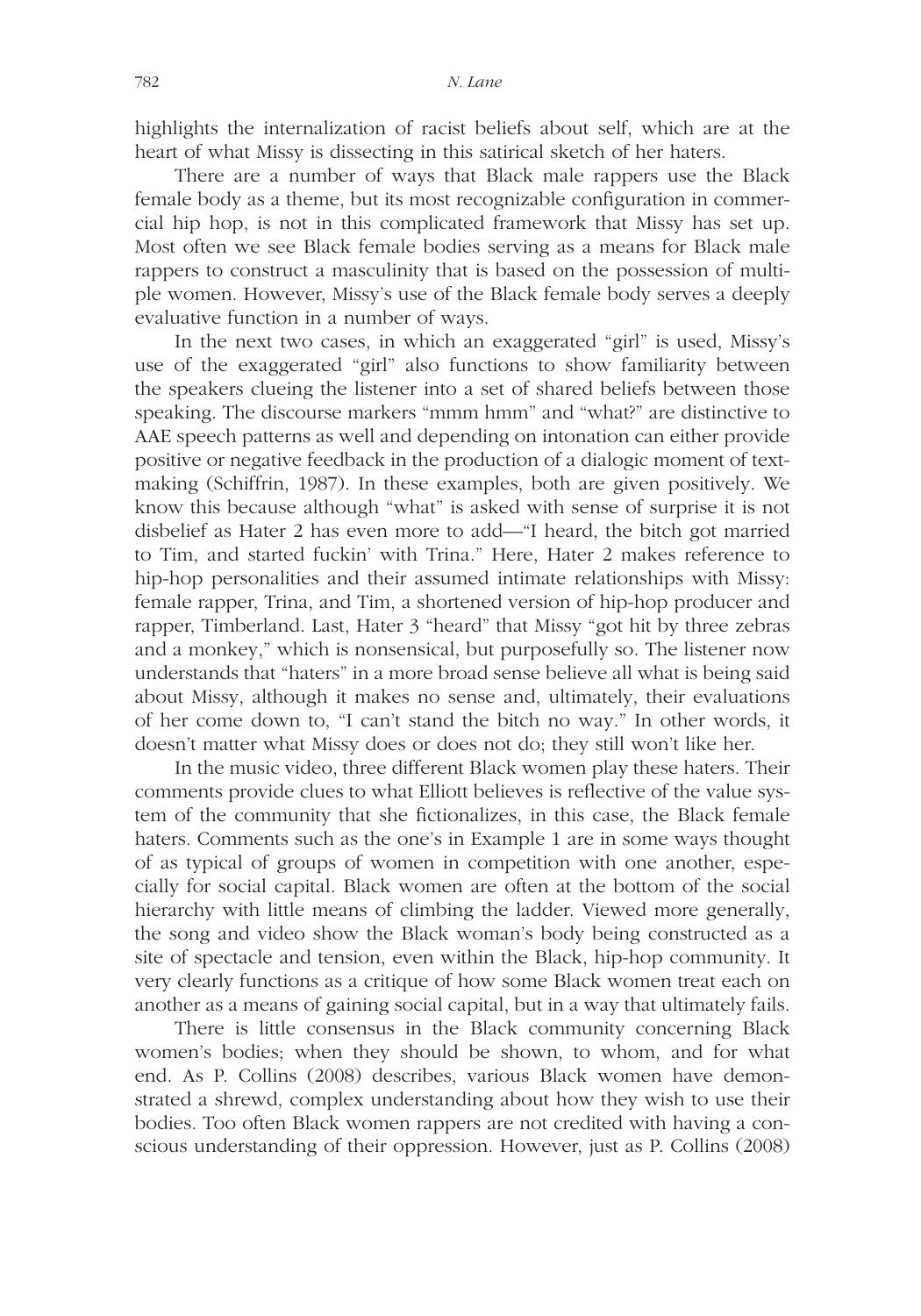describes of Josephine Baker's autobiography, if listened to more closely, there may be places where Black women are providing clues that they are not fools. Missy's ability to communicate an understanding as well as distance herself from this normalized mode of talking by White and Black America through this fictionalized account should be read as a very conscious understanding of the place of her body in society and the Black community; proving that while she sees that some Black women do violence to each other, there are plenty who don't. I draw specific attention to the distance she draws from this act in order to note how Missy deals with the gossip throughout the song concerning sexual matters.

The second hater speaks about the rumors that Missy and her friend and producer, Timberland, were married, which spread before and during the release of *Under Construction*. They were a dynamic duo in the hip-hop community with Missy writing many of the songs that Timberland produced for various artists, most notably the late R&B sensation, Aaliyah who died in a fatal airplane crash in 2001. Missy and Timberland's ascension to the top of the Billboard charts happened together and, because of their close working relationship, many assumed them to be in a relationship. Shortly after Trina was featured in a music video with Missy for her song "One Minute Man," a song from Missy's third (album) *Miss E ... So Addictive* (2001), the blogosphere and celebrity gossip magazines posited that Missy's friend and fellow female rapper, Trina, were in a relationship. Missy addresses this in a rhyme (see Example 2).

## Example 2

2.1 And stop talkin' 'bout Who I'm stickin' and lickin' 2.2 Just mad it ain't yos yours

I find this verse particularly interesting because Missy neither confirms nor denies the rumors that she's had sex with, either Timberland or Trina. In fact, Trina makes an appearance in the video, along with fellow female rapper Eve, and friend and vocalist Tweet who she collaborated with on a song called "Oops" in which they talk about self-love and self-pleasure. Missy goes on to use the verbs "sticking" and "licking" to refer to the type of sex acts that are of interest to those talking about her. Both verbs are active and imply a sense of control in the bedroom. She finishes this line by saying "just mad it ain't yos," purposefully using the second person, talking to both the haters in the song, and to listeners who take part in discussions about her sexual behavior. She could be talking to either men or women, because she believes herself desirable to either men or women, a sentiment shared by rapper Da Brat in her song, "What Chu Like" (2000; see Example 3).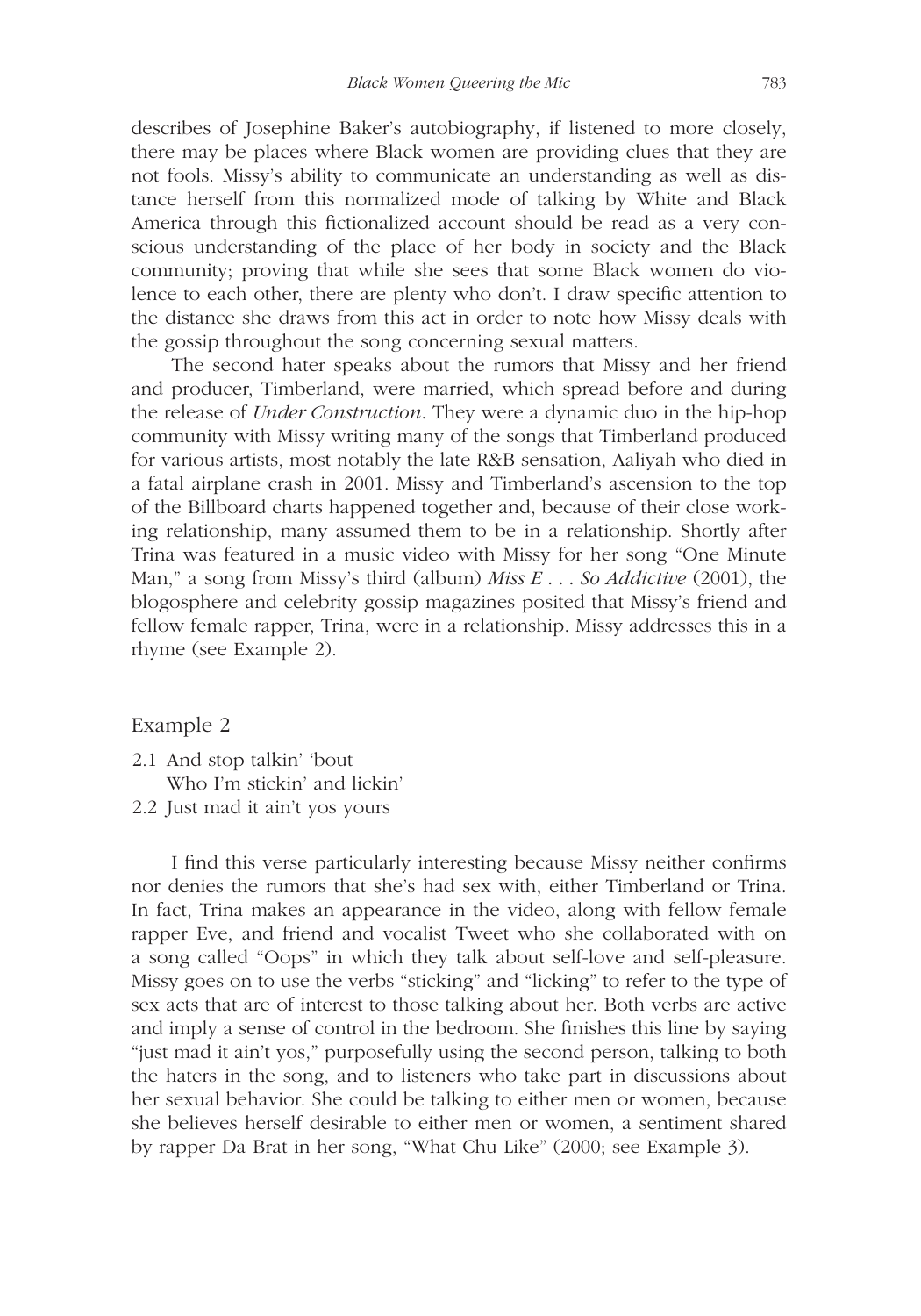Example 3

3.1 She attractive To them, him, her and you shit

I could cite a number of examples from various female artists who claim to be attractive to men and women including Nicki Minaj, Trina, and Lola Monroe. Rarely do heterosexual identified men in hip-hop talk about other men finding them sexually attractive, but when it does happen it is generally connected to a performance of hypermasculinity. The following example is from gangsta rapper DMX's "Up in Here." In the first 16 bars, DMX makes two references to other men (see Example 4).

# Example 4

- 4.1 If I gotsta bring it to you cowards then it's gonna be quick aight
- 4.2 All your mens up in the jail before, suck my dick
- 4.3 Y'all niggaz remind me of a strip club,

Cause every time you come around,

4.4 it's like what I just gotta get my dick sucked woo

It appears Missy, in Example 2, is engaging in a similar homoerotic discourse as DMX (Example 4), a heterosexual-identified man, but because of the configurations of racialized gender and sexuality their use of this device doesn't have the same effect. George (2005) discusses the connection between the homoerotic in gangsta rap and the rape and psychological coercion that men who are incarcerated face while in prison. He argues that sex in that context is less about sexual orientation as it about "manifestations of control and domination *...* it suggests that there's a homoerotic quality to this culture's intense male bonding" (p. 44).

With her use of these particularly sexually potent verbs (Example 2, line 2.1), Missy complicates her sexual subjectivity, but not in a way that is about domination over others as is the case with DMX (Example 4, line 4.1), but is about a control of her sexuality. Sellen borrowing from Imani Perry (1995) says that when Black women reappropriate heterosexual male linguistic tools in rap, they are engaged in a claiming of their sexual subjectivity as well as an even more complicated project. They "enter the male body, generally as a metaphor for their strength and power, but also to expand self-definition" (Perry, 1995, p. 526, in Sellen, 2005, p. 53). DMX proves he his more masculine and more heterosexual, by putting down and evaluating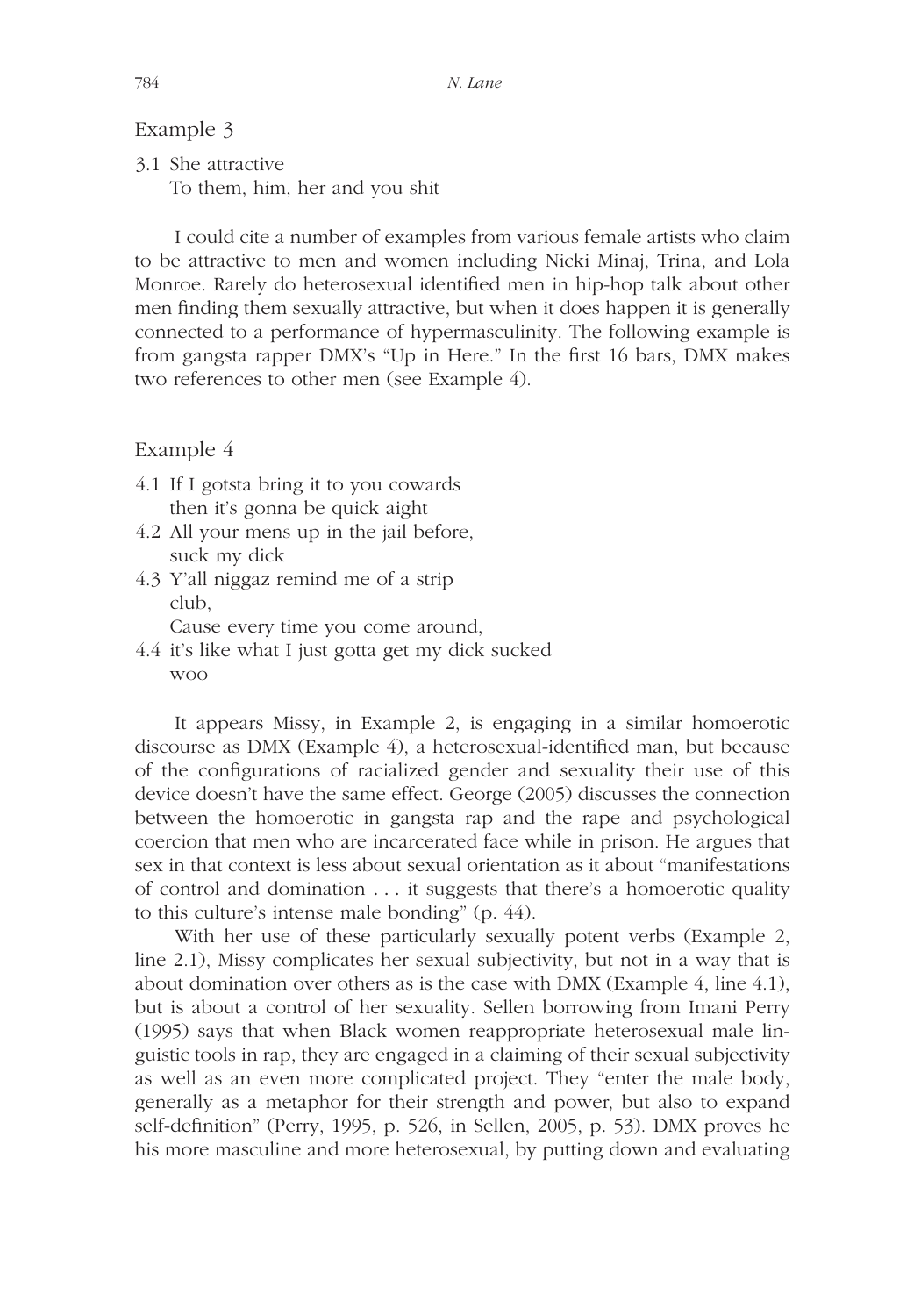negatively other men who are constantly "on his dick," a phrase in HHNL which means when a man constantly has some interest in another man. Missy however, metaphorically enters the role of the male where she can either "stick" or "lick" constructing a discourse about self that is outside of the norms of heteronormative female behavior. DMX uses HHNL to uphold the discourse of Black hip-hop male behavior.

Example 5 provides Missy's first lines of the song "Gossip Folks."

Example 5

- 5.1 When I walk up in the piece
- 5.2 I ain't gotta even speak
- 5.3 Imma bad mama jama Goddammit motherfucker
- 5.4 You ain't got to like me

What Missy suggests (Example 5, line 5.2) is that before she speaks, she gets read. In other words, she's silenced. At the same time, she doesn't actually have to say anything for reasonable people to understand that she's a "bad mama jama," a term made popular by Carl Carlton on his 1979 song, "She's a Bad Mama Jama She's Bad, She's Stacked." Not speaking about her sexual and general desirability is of no consequence to the way that Missy navigates in the "piece," or space. She makes it clear that "you ain't got to like me." In other words, Missy's wording indicates that she's extremely attractive, physically and stylistically, and those who do not like it are only "hating" and are the producers of the jumbled speech that happens in the chorus of the song, which is a sample from Frankie Smith's 1975 classic, "Double Dutch Bus." The words are nearly unrecognizable, unless you are familiar with a particular type of slang. (See Example 6 for a section of the text and a translation.)

Example 6

| 6.1 | Hilzi, gilzirls! Yilzall hilzave t' | Hey girls! Y'all have to |
|-----|-------------------------------------|--------------------------|
|     | milzove ilzout the wilzay           | move out the way         |
| 6.2 | silzo the gilzuys can plilzay       | So the guys can play     |
|     | bilzasket-bilzall                   | basket-ball              |
| 6.3 | I say wizzat?                       | Say what?                |
| 6.4 | Nizzo-izzo wizzay!                  | No way!                  |

In "Double Dutch Bus," girls who are playing double dutch, a jump rope game involving two ropes instead of one, are being told that they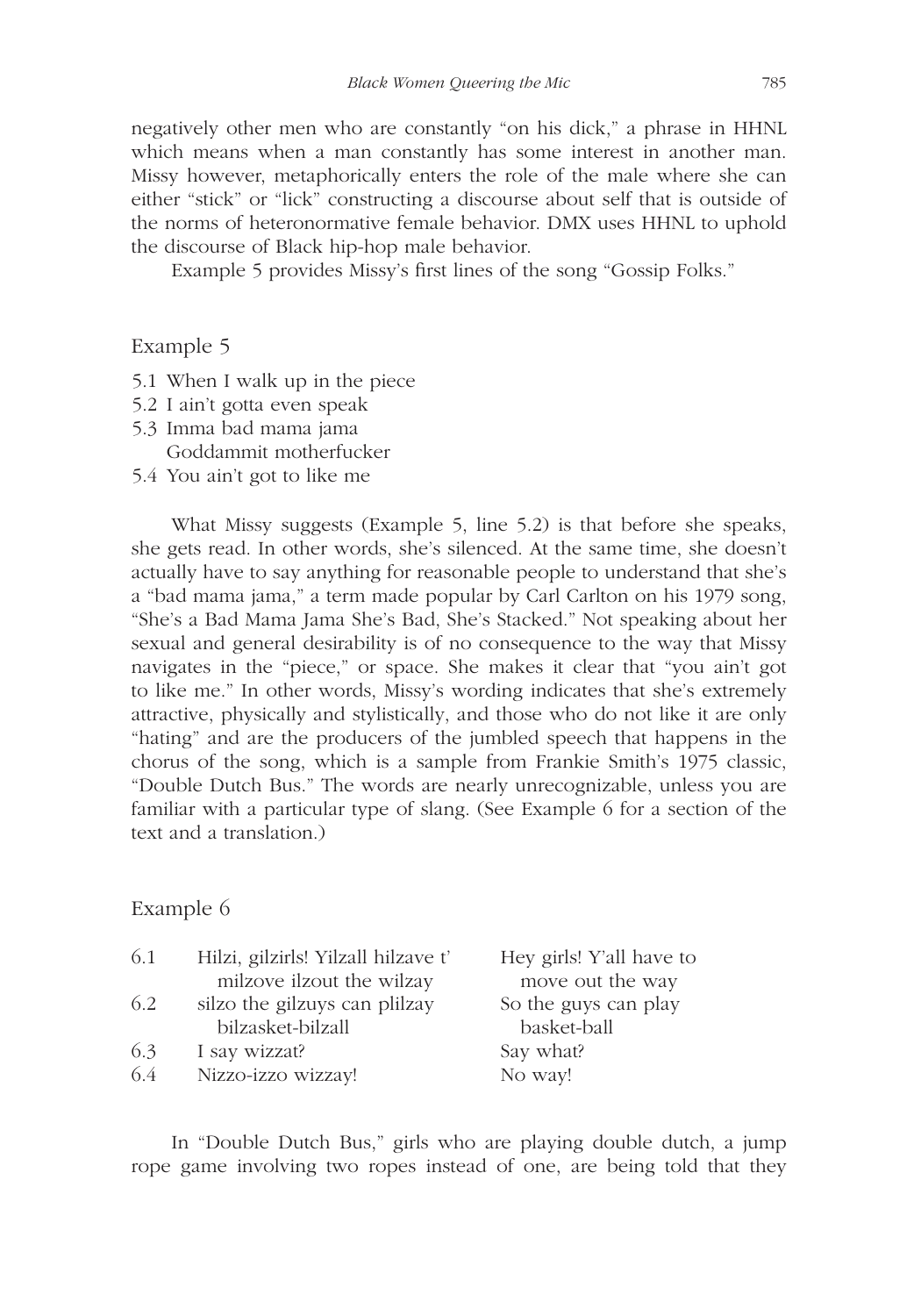have to get out of the way. Double dutch, as Gaunt (2006) points out, is an important game that Black girls play that shows the ingenuity and contribution to Black musicality that Black girls have made. Like hip hop, double dutch is a game of battles, innovation, and expressiveness (Gaunt, 2006). There is something deeply important about Missy's use of this clip from the "Double Dutch Bus": It not only sounds like nonsense to those unfamiliar with classic 1970s Black music, but it's also a clip about little girls standing up for themselves and saying "No way!" to little boys who would have them moved out to the margins so that they can play "a real game." The relevance of Missy borrowing from this song is that she is playing a game that usually only men get to play rap, and she does it better than most men. Thus, her boasting is well founded.

Missy doesn't have to speak, because her haters are going to talk nonsense regardless. She can say one thing, and they hear another. Other aspects of her appearance are actually speaking for her, particularly her assertion of a hip-hop sensibility demonstrated throughout the music video. Bucholtz's (2007) discussion of discernment helps me understand how Missy has used stylistic representation to construct this "hip-hop sensibility" in the music video. Discernment is a basic knowledge of what one is supposed to like based on their membership to a social group (Bucholtz, 2007). Missy not only knows how to dance, she also knows how to rap, and she knows that the Adidas brand represents a true and authentic hip-hop sensibility.

When conjured by contemporary hip-hop enthusiasts, Adidas symbolizes a certain era in hip-hop culture (George, 2005). It represents hip hop at its prime and to a more critical eye, it represents the moment when corporations noticed the profitability of Black male hip-hop artists and their ability to construct brand loyalty from the Black but mostly White kids who wished to emulate them. Run D.M.C. was the first rap group to sponsor a corporation. Adidas paid Run D.M.C. to promote their brand through a campaign tailored to their taste. Adidas "Superstar" sneakers, also referred to as "shell-toes," had already been co-opted by hip hop and formed into a symbol of citizenship in the hip-hop nation (Middlebrook, 2007), and it was this reason for Run D.M.C.'s classic anthem to shell-toes, called "My Adidas" (1986).

Hip hop is a call-and-response driven project, similar in effects to what is described by Athusser as the process of interpolation. The seductiveness of hip hop is that it manages to place the listener in an imagined space of hailing. Allison (1991) provides a wonderful framework for understanding how infusing a nostalgic value to an Adidas logo might enable the maintenance of dominant ideology in this fashion where she connects hip hop to Barthes' "second order myth." The imagined hip-hop era is a place where everyone, Black, White, and Asian can dance and battle over who was the best in a playful b-boy competition in the lunch room, and regardless of who wins, everyone comes back the next day as friends and do it all again.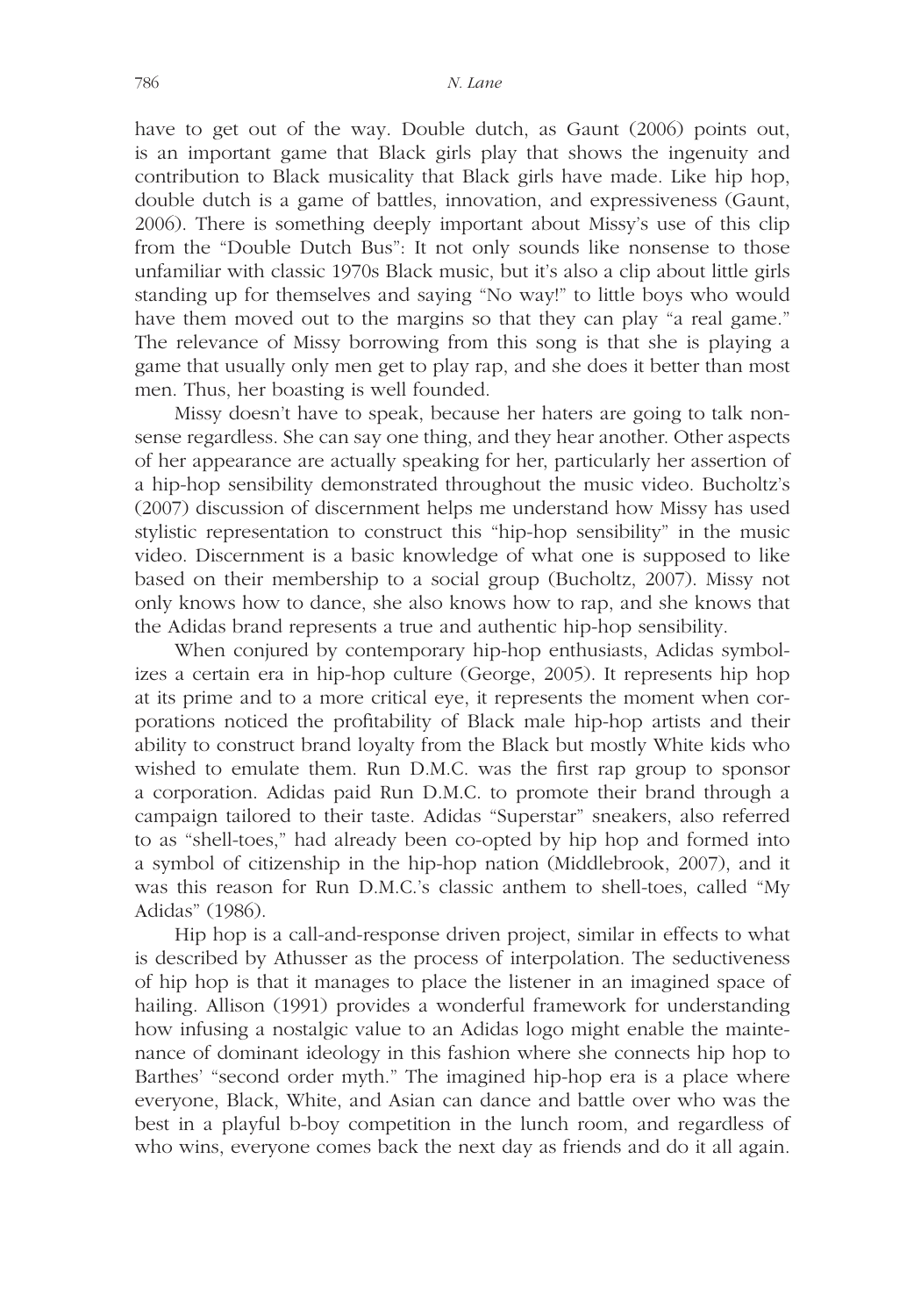This is the primary order of signification that Adidas calls for: Anyone can purchase Adidas and be part of the game. The primary meaning "stands as an alibi, the cover up under which the second, politicized meaning can hide" (Allison, 1991, p. 197). There are two such secondary meanings. The purchase of Adidas brand supports the capitalistic enterprise; the co-option of hip hop into the domain of the cultural and media ISA, and it supports the pocketbook of the Adidas cooperation. Second, men wear Adidas, not women, so the Adidas focus thinly veils the very real fact that women of color are often relegated to the margins in hip hop and that their citizenship is not granted based on the same credentials.

Working within the very framework that relegates women to the margins, she does something else. In addition to there being Adidas in every frame of the "Gossip Folks" video, it is not the Run D.M.C. version of Adidas, but the distinctive stylistic repertoire of Missy that makes this iteration of Adidas different. Traditionally, Adidas was one of many ways of claiming membership for men to an authentic, fun, and "funky-fresh" hip hop. But Missy not only professes her membership to a real hip hop, she makes space for a newly imagined era of hip hop literally where all types of people can be a part of the culture.

Missy provides an example of P. Collins' (2008) point that Black women force a rethinking of hegemony. It is because from the outside, Black women are in a position to see the contradictions between the ideologies that seek to control them and their everyday experience. And when we are able to "see the contradictions in ideologies, they become open for demystification" (P. Collins, 2008). Missy, like all Black women are situated outside the norm, and understands that there is are serious sets of contradiction between what hip hop is touted as, and what actually happens within the industry. This allows for her engagement in a process of redefinition of its borders, with her at the helm.

## REAL TALK: "SAY WHAT? NO WAY!"

Using these examples from Missy Elliot, I want to go back to my broader concerns of this article, and address two general themes: How Black women rappers are queering the language of hip hop as a way of proclaiming Black women's voice through this medium, and, how issues of bodily representation complicate and at times work against those initiatives.

As discussed earlier, HHNL is masculinist in that it operates within the discourse of Black heterosexual male power and privilege to define hip-hop culture and Black sexual and gender relations. Operating in a heteronormative framework, many male rappers who deal in the homoerotic use it to feminize other men who they view as outsiders to their constructions of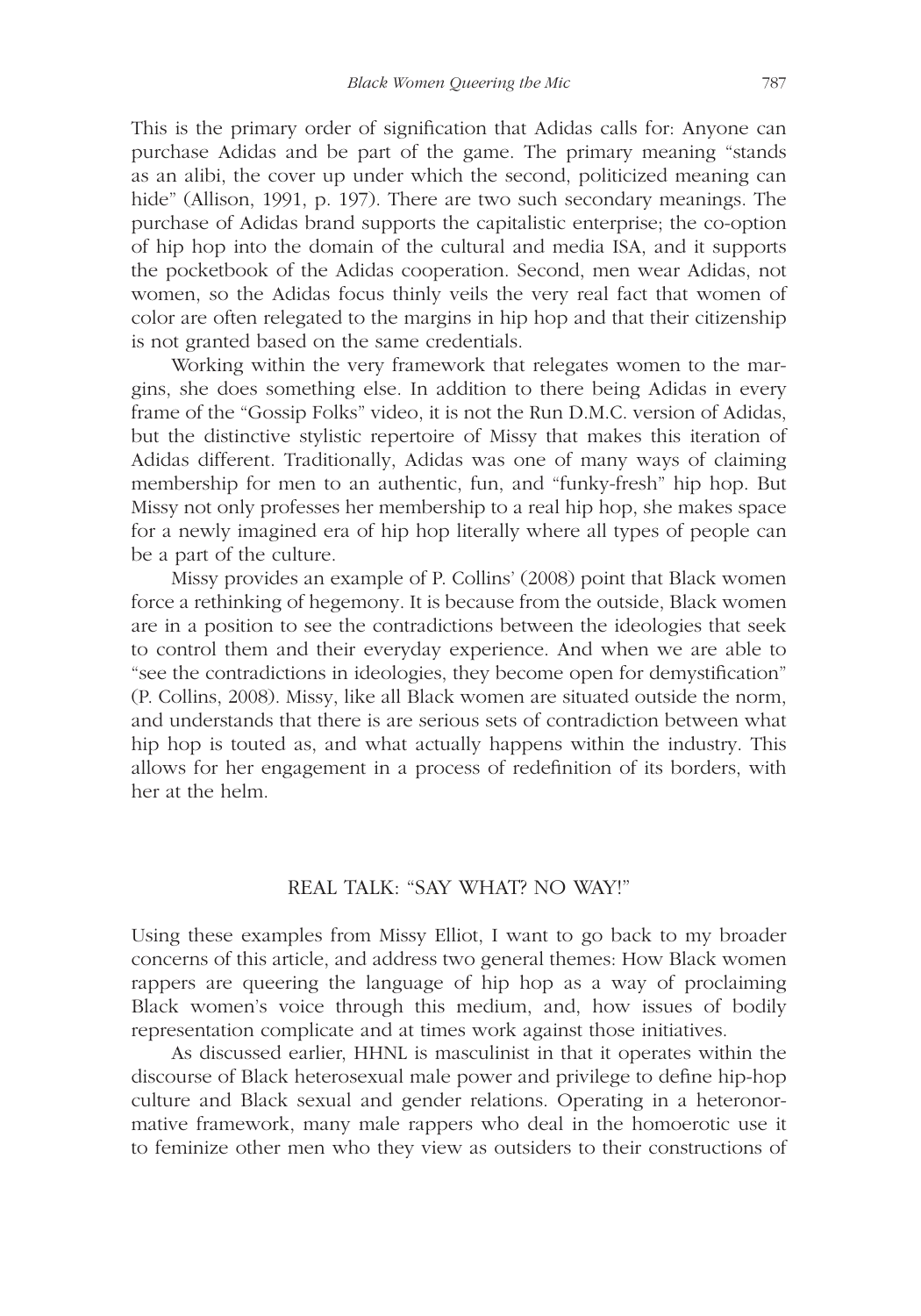masculinity. This operates to make more rigid the boundaries between men and women in hip-hop culture, normalizing the ideas around the lower status of femininity. Such that men who act like "bitches" are those who are passive, nonassertive, and do not take up the project of self-definition. As a group, Black women, underprivileged and privileged, do not represent a class with power, therefore where they shift, bend, and stretch the rules of this heteronormative framework, they are in effect, altering the rules so that they can play.

I cannot summarize this article without mentioning that there are artists that I believe who have made it possible for Missy and others, to bend the rules of heteronormativity in hip hop. Salt-N-Pepa come to mind when I think about their visual and musical bending of race and gender in their 1988 music video "Twist & Shout," where they remake a 1960s classic made famous by The Beatles into a hip-hop song. In the video they perform on a stage in men's attire at what looks to be a dance in a high-school gym. They also play partygoers in long skirts and harass their dates into dancing with them on the dance floor. The scene looks to be cut directly from an old Elvis movie, except all of the partiers are Black. I bring this up to suggest it as a reason why many female hip-hop artists have struggled to gain mass appeal. This video was released in 1988, the same year that N.W.A. (Niggas With Attitude), released their single "Straight Outta Compton," which highlighted (to many people's discomfort) the anger and reality of life in one of California's suburban ghettos. Black men's struggles came to the forefront and they gained a notorious position in American popular cultural consciousness especially with their single, "Fuck the Police." So while Salt n' Pepa is just an important reference in the historiographies of hip hop, N.W.A. is more likely to get mentioned. Not every hip-hop group in the late 1980s and early 1990s was participating in "gangsta rap" although it is often the only type of rap that many associate with the rise and fall of the crack era (George, 2005).

Suspicion of women, loyalty to the crew, adoption of stone face in confronting the world, hatred of authority—all major themes of gangsta rap—owe their presence in lyrics and impact on audiences to the large number of African American men incarcerated in the '90s. (p. 44)

Connecting the rates of incarceration and power with the proliferation of gangsta rap, George (2005) illustrates our point that at various points in the development and proliferation of the linguistic features of HHNL, it was the experience of Black men that made those themes and discourses possible, and women's experience and contributions were swept aside. Although George is helpful in thinking through the homoeroticism in the linguistic practices of HHNL, he participates in this downplaying of women's experience and contributions arguing that "there are no women who have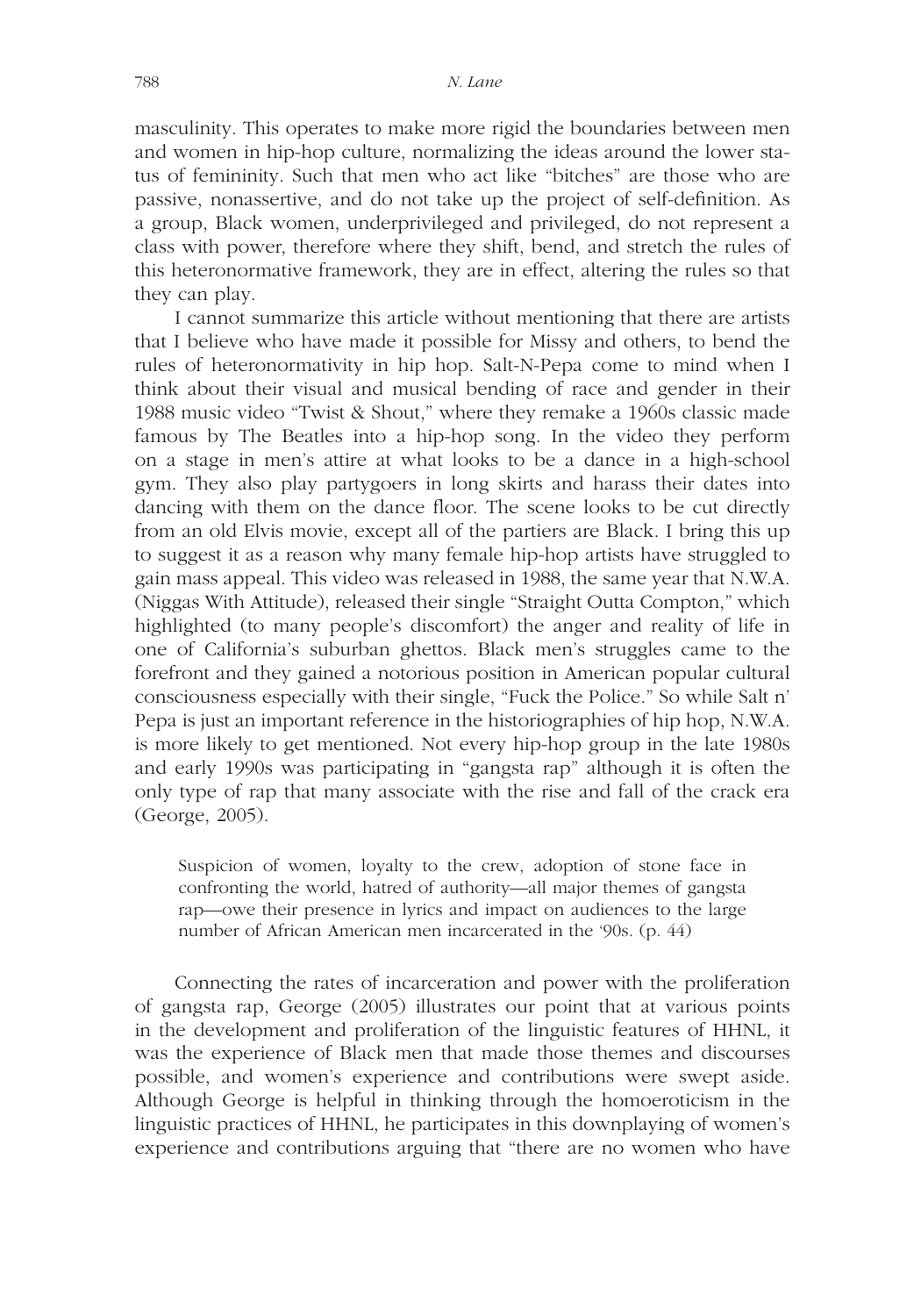contributed profoundly to rap's artistic growth" and "if none of these female artists had ever made a record, hip hop's development would have been no different" (p. 184). He is even bold enough to name artists such as Missy, Salt n' Pepa, DJ Spinnderella, Queen Latifah, MC Lyte, Erykah Badu, Foxy Brown, and Lil' Kim and then completely marginalizes them as if they are not a part of hip hop.

Black women are often forced into silence by being left out of conversations all together or erased from having made contributions. This article is an attempt to correct that tendency, but it also serves as a statement that these Black women are talking, loudly, and clearly, and they should be heard. The current state of popular discourse surrounding Black women who rap places a very narrow strict divide between those women who are viewed as having a very sexualized image or not (see Keyes, 2000; Morgan, 2000). These arguments typically do not engage the ideas that Black female rappers' bodies are always already sexualized. The degrees vary to which they are rewarded and punished by the cultural ideological state apparatus for engaging in the display of what some call hypersexuality. What are we talking about when we say hypersexuality and what are its implications?

I think the term "hypersexual" might be another way to call Black women hos, $<sup>1</sup>$  and trying to classify them as "hypersexual" or not may serve</sup> as more a distraction than an analytical tool for understanding racist, sexist, homophobic ideology and their effects on Black women's ability to articulate their lives as full, complete human beings. I use distraction in the way that it was theorized by feminist scholars, Radner and Lanser (1993). They refer to distraction as "strategies that drown out or draw attention away from the subversive power of a feminist message" (p. 15). They go on to argue that "music, rhythmic accompaniment, and other modes of heightening and marking performance styles may be the most common means of distraction" (p. 16). This is certainly the case of hip hop where the means of the music production has become much more sophisticated and complex. Often people find it difficult to actually understand the lyrical content of the song. With the rise of the music video in hip hop, Black women's bodies have also served as another means of distraction. In most videos, Black women are silent. They don't talk and they don't contribute except where they are dancing or providing decoration to the male rapper. It is in this context that Black female rappers must deal with their body always already serving as a spectacle in rap music. Typical, commercial depictions of Black women's bodies in rap music, offer a body with no agency. We see Black women whose rear ends are either the theme of the song or the star of the music video, but rarely do these women get to express anything outside of a sexuality that is already shaped by the desire of the male artist. Trina's body is one of the reasons why she has had a chance to grab the microphone. Her first single, "Pull Over" was about her size and shape of her butt. She's been rapping for 10 years, and her butt is a part of HHNL. "Trina's ass"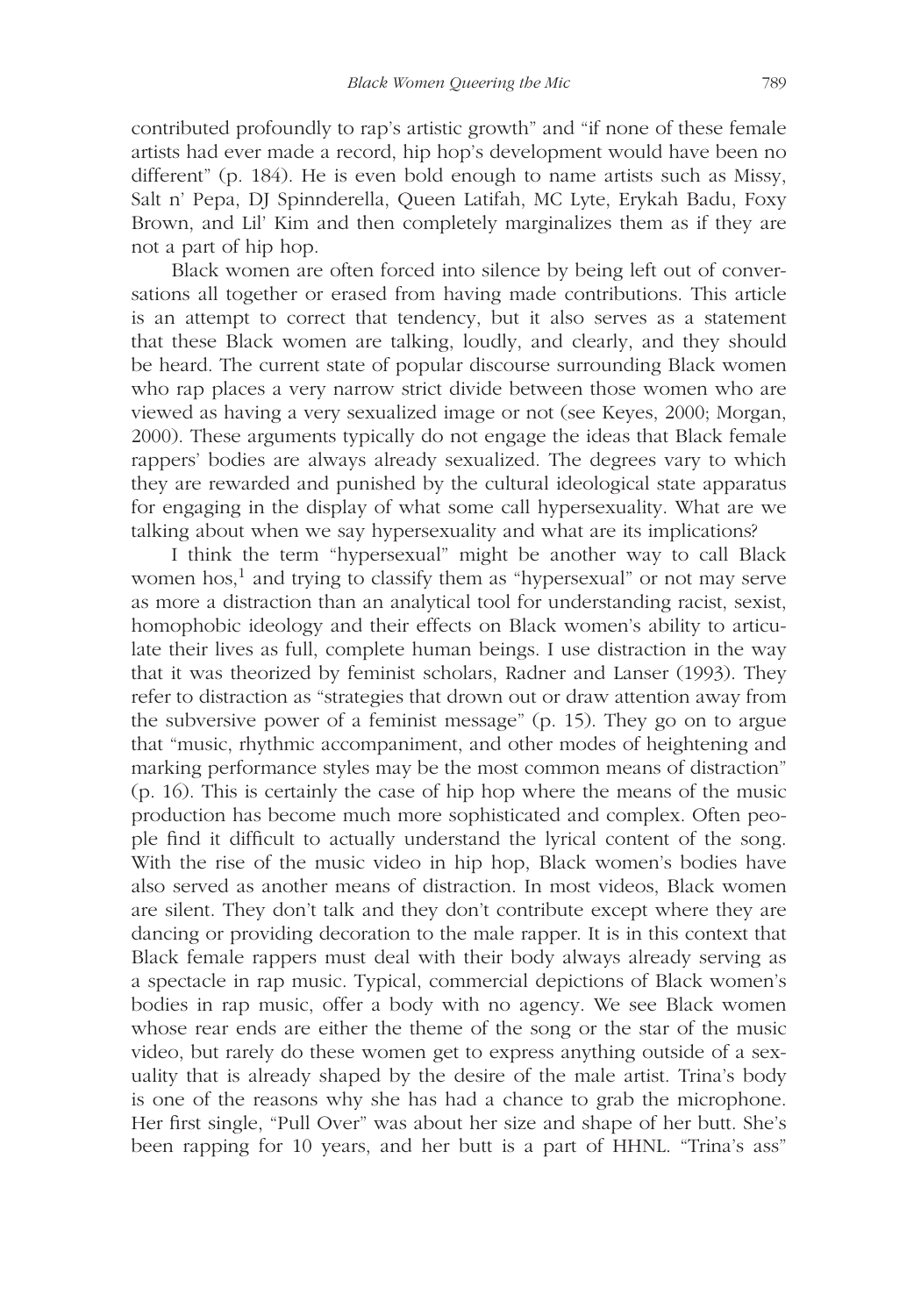is a common trope in the cultural milieu of hip-hop culture, yet, Trina's music has tackled issues from male infidelity to independent womanhood, something that most people don't know because they haven't been listening. Listening to Black women talk requires a more direct and intentional process of listening.

The "culture of dissemblance" produced the need for Black women to project "the image of a 'super-moral' Black woman, hoping to garner respect, justice, and opportunity for all Black Americans" (Hammonds, 1994, p. 133). The struggle for respect in this configuration is not based on actual racial*/*gender equality, but is based on the production of an image rooted in hetero-patriachal notions of what a "good Black woman" should be. Thus, women like Queen Latifah, who despite her participation in similar discourses, but who have far fewer distractions than say Lil' Kim is elevated to the status of "super-moral," while Lil' Kim is relegated to the status of "ho" because she talks and expresses sexuality. So, I take issue with the term hypersexuality used by academics because they suggest that Black women choosing to portray any type of sexuality, to show "too much" skin, to dance "too provocatively" in public is doing something wrong.

Missy can be seen as an example of chewing on the "golden age" of hip hop and spitting out an image that includes her, and others. In 2005, Missy lent her name to a show that aired on MTV called, *The Road to Stardom with Missy Elliott*, which featured men and women, Black, mixed race, White, and Asian rappers from the suburbs to the projects seeking a record deal. Continuing the work she takes up in *Under Construction* (2002), Missy has been actively involved in a literary reconstruction of hip-hop identity.

Ultimately, respect, like Aretha Franklin bellowed, must still be demanded, but that demand is often obscured by the concessions that female rappers have had to make concerning the stylizing of their bodies in order to be deemed worthy of grabbing the microphone. For many female rappers, their bodies have served as distractions to their larger messages; distractions keeping people from wanting to know who they really were. For others, such as Missy, it has served as a tool of making a much broader statement concerning who can be authentically hip hop. Her politic around who can be hip hop includes more than just Black men.

Not only is George (2005) wrong about women's contributions to rap artistically, but I also believe that Missy has been responsible for altering rap artistically over the past decade, as Missy's opened a door for more fun, party, light-weight rhymers like T-Pain to come on the scene. Missy has also given artists like Ludacris and Timberland a boost in their careers. Her selfdefinition, her assertiveness, and her active engagement in the construction of a hip-hop identity that includes her and others who are not Black heterosexual men, is exactly what makes her an important figure in hip hop. Her dealing with sexual matters is more than a mere exercise in "doing what men do." As we've seen, many men use HHNL to define themselves for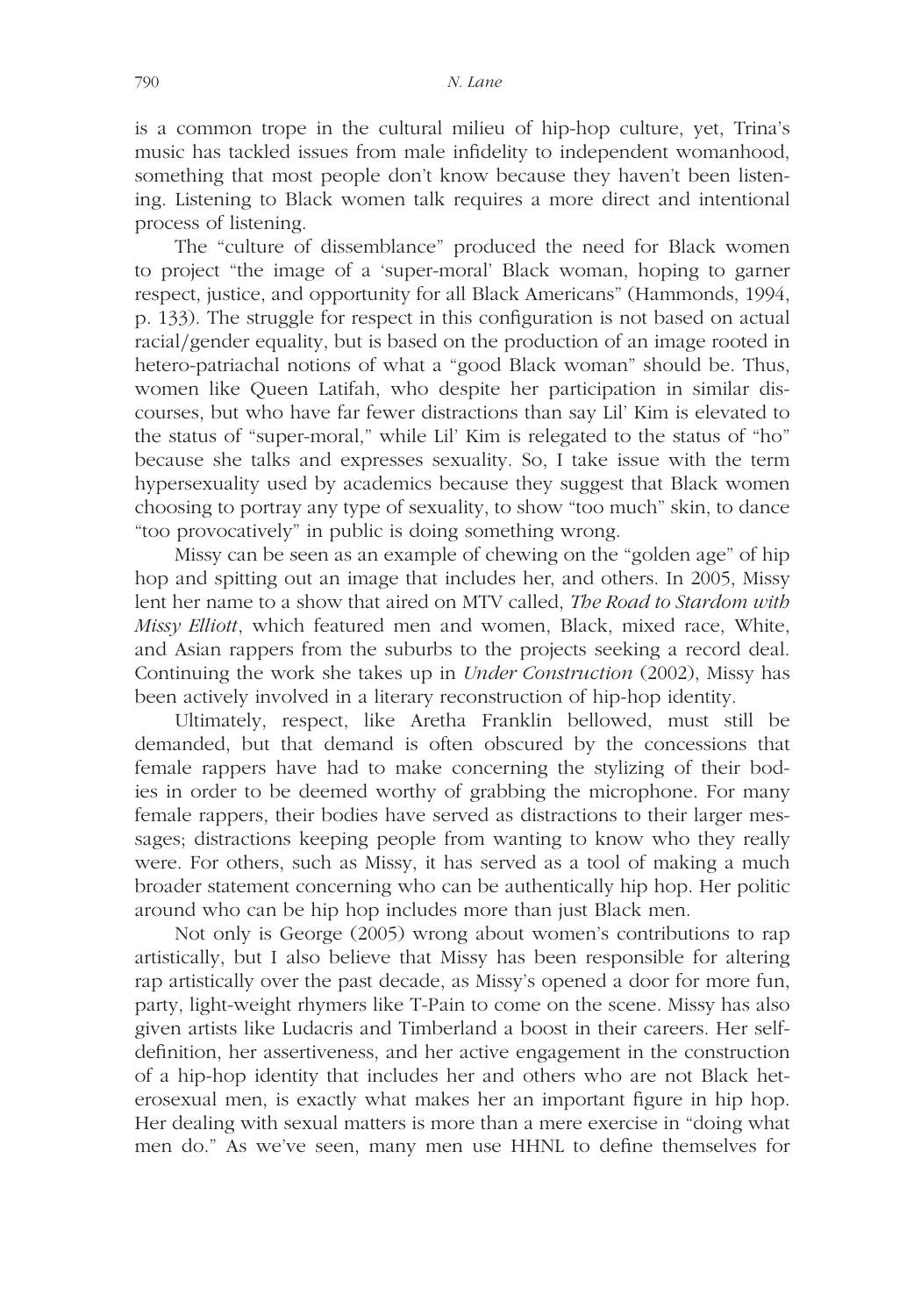the sake of normalizing a system of domination, however, Missy is involved in redefining masculinity and femininity in ways that questions, and thus destabilizes, the system of domination.

#### NOTE

1. I use this phrase inspired by McClaurin's (2001) introduction to *Black Feminist Anthropology*, where she quotes Othman Sullivan in John L. Gwanltney's *Drylongso*, who says, "I think this anthropology is just another way to call me a nigger" (p. 4).

#### REFERENCES

- Alim, H. S. (2006). *Roc the mic right: the language of hip hop culture*. London, UK: Routledge.
- Allison, A. (1991). Japanese Mothers and Obentos: The Lunch-Box as Ideological State Apparatus. *Anthropological Quarterly*, *64*(4), 195–208.
- Benwell, B., & Stokoe, E. (2006). *Discourse and identity*. Edinburgh, UK: Edinburgh University Press.
- Bucholtz, M. (2007). Shop talk: Branding, consumption, and gender in American middle-class youth interaction. In B. S. McElhinny (Ed.), *Words, worlds, and material girls: language, gender, globalization* (pp. 371–402). Berlin, Germany: Mouton de Gruyter.
- Chang, J., & Herc, D. (2006). *Can't stop, won't stop: a history of the hip-hop generation*. New York, NY: Picador.
- Collins, P. (2004). *Black sexual politics: African Americans, gender, and the new racism*. New York, NY: Routledge.
- Collins, P. (2008). *Black feminist thought: knowledge, Consciousness, and the politics of empowerment*. New York, NY: Routledge.
- Collins, P. H. (2006). *From Black power to hip hop: Racism*, *nationalism, and feminism*. Philadelphia, PA: Temple University Press.
- Crenshaw, K. (2008). Beyond racism and misogyny: Black feminism and 2 Live Crew. In T. F. Strode & T. Wood (Eds.), *The hip hop reader* (pp. 117–130). New York, NY: Pearson Longman.
- Cutler, C. (2003). "Keepin' it real": White hip-hoppers' discourses of language, race, and authenticity. *Journal of Linguistic Anthropology*, *13*(2), 211–233.
- Da Brat. (2000). What chu like. On *Unrestricted* [CD]. So So Def Recordings. [Lyrics by J. Evers, J. S. Korduletsch, J. Dupri, & S. Harris].
- DMX. (2000). Party Up (Up in Here). On ...*And then there was x* [CD]. Ruff Ryder, Def Jam Records. [Lyrics by E. Simmons & K. Deani].
- Elliott, M. (2001). *Miss E... So addictive* [CD]. New York, NY: Elektra Records.
- Elliott, M. (2002). *Under construction* [CD]. New York, NY: Elektra Records.
- Elliott, M., Mosely, T., & Bridges, C. (Writers) & Meyers, D. (Director). (2002). *Gossip Folks* [Music Video]. New York, NY: Atlantic Records.
- Erni, J. (1998). Queer figurations in the media: Critical reflections on the Michael Jackson sex scandal. *Critical Studies in Media Communication*, *15*(2), 158–180.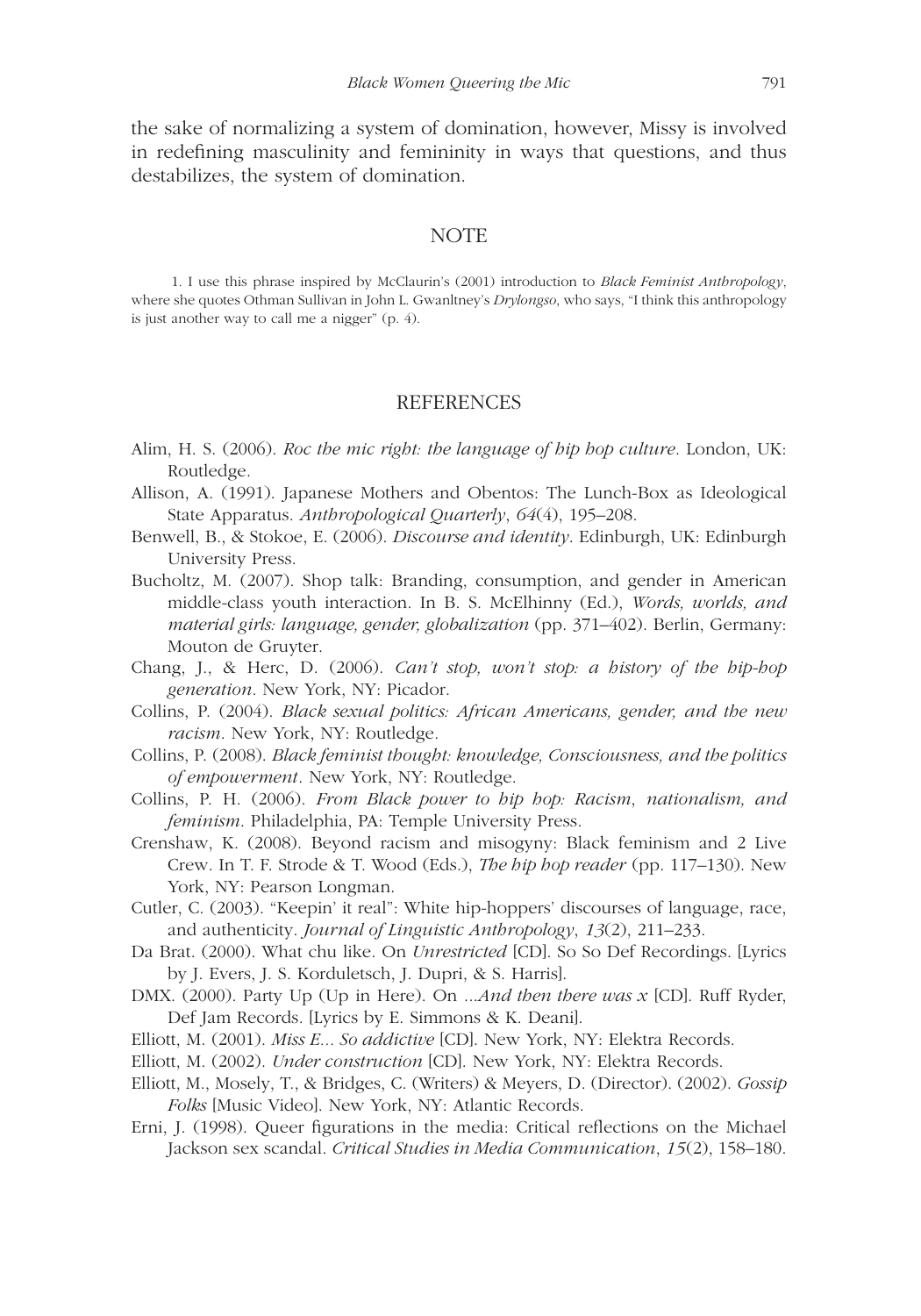- Gaunt, K. (2006). *The games Black girls play: learning the ropes from Double-dutch to Hip-hop*. New York, NY: New York University Press.
- George, N. (2005). *Hip hop America*. New York, NY: Penguin.
- Gilliam, A. M. (2001). A Black feminist perspective on the sexual commodification of women in the new global culture. In I. McClaurin (Ed.), *Black feminist anthropology: Theory, politics, praxis, and poetics* (pp. 150–186). Piscataway, NJ: Rutgers University Press.
- Hammonds, E. (1994). Black (w)holes and the geometry of Black female sexuality. *Differences: A Journal of Feminist Cultural Studies*, *6*(2–3), 126–145.
- Keyes, C. L. (2000). Empowering self, making choices, creating spaces: Black female identity via rap music performance. *Journal of American Folklore*, *113*(449), 255–269.
- Leap, W. L. (2003). Language and gendered modernity. In M. M. Janet Holmes (Ed.), *The handbook of language and gender* (pp. 401–422). Oxford, UK: Blackwell Publishing.
- McClaurin, I. (2001). Forging a theory, politics, praxis, and poetics of Black feminist anthropology. In I. McClaurin (Ed.), *Black feminist anthropology: theory, politics, praxis, and poetics*. (pp. 1–23). Piscataway, NJ: Rutgers University Press.
- Middlebrook, J. A. (2007). My Adidas: Hip hop and brand loyalty. In M. Hess (Ed.), *Icons of hip hop: an encyclopedia of the movement, music, and culture* (pp. 80–82). Westport, CT: Greenwood Press.
- Morgan, J. (2000). *When chickenheads come home to roost: A hip-hop feminest breaks it down*. New York, NY: Simon & Schuster.
- Morrison, T. (2009). *A Mercy*. New York, NY: Randou House.
- Perry, I. (1995). It's my thang and I'll swing it the way I feel! Sexuality and Black women rappers. In G. Dines & J. M. Humez (Eds.), *Gender, race, and class in media: A text-reader* (pp. 524–530). Thousand Oaks, CA: Sage.
- Radner, J. N., & Lanser, S. (1993). Strategies for coding in women's cultures. In Joan N. Radner (Ed.), *Feminist messages: Coding in women's folk culture* (pp. 1–29). Urbana, IL: University of Illinois Press.
- Run D.M.C. (1986). My Adidas. On *From raising hell* [CD]. New York: Profile Records. [Lyrics by Run D.M.C.]
- Salt 'N Pepa (Performer). (1988). *Twist & shout* [Music Video]. New York, NY: The Island Def Jam Music Group.
- Schiffrin, D. (1987). *Discourse markers*. Cambridge, UK: Cambridge University Press.
- Sellen, E. (2005). Missy 'Misdemeanor' Elliott: Rapping on the frontiers of female identity. *Journal of International Women's Studies*, *6*(3), 50–63.
- Smith, F. (1981) Double dutch bus [single release]. Philadelphia, PA: WMOT. [Lyrics by B. Bloom & F. Smith].
- The Jay and Tony Show (Production Company). (2005). *Road to stardom with Missy* [Television Series]. United Paramount Network.
- Thomson, G., & Hunston, S. (2000). Evaluation: An introduction. In S. Hunston & G. Thomson (Eds.), *Evaluation in text: Authorial stance and the construction of discourse*. Oxford, UK: Univeristy Press.
- Trina. (2000). Pull Over. On *Da baddest bitch* [CD]. Miami, FL: Slip 'N Slide Records. [Lyrics by K. Taylor & M. Young].